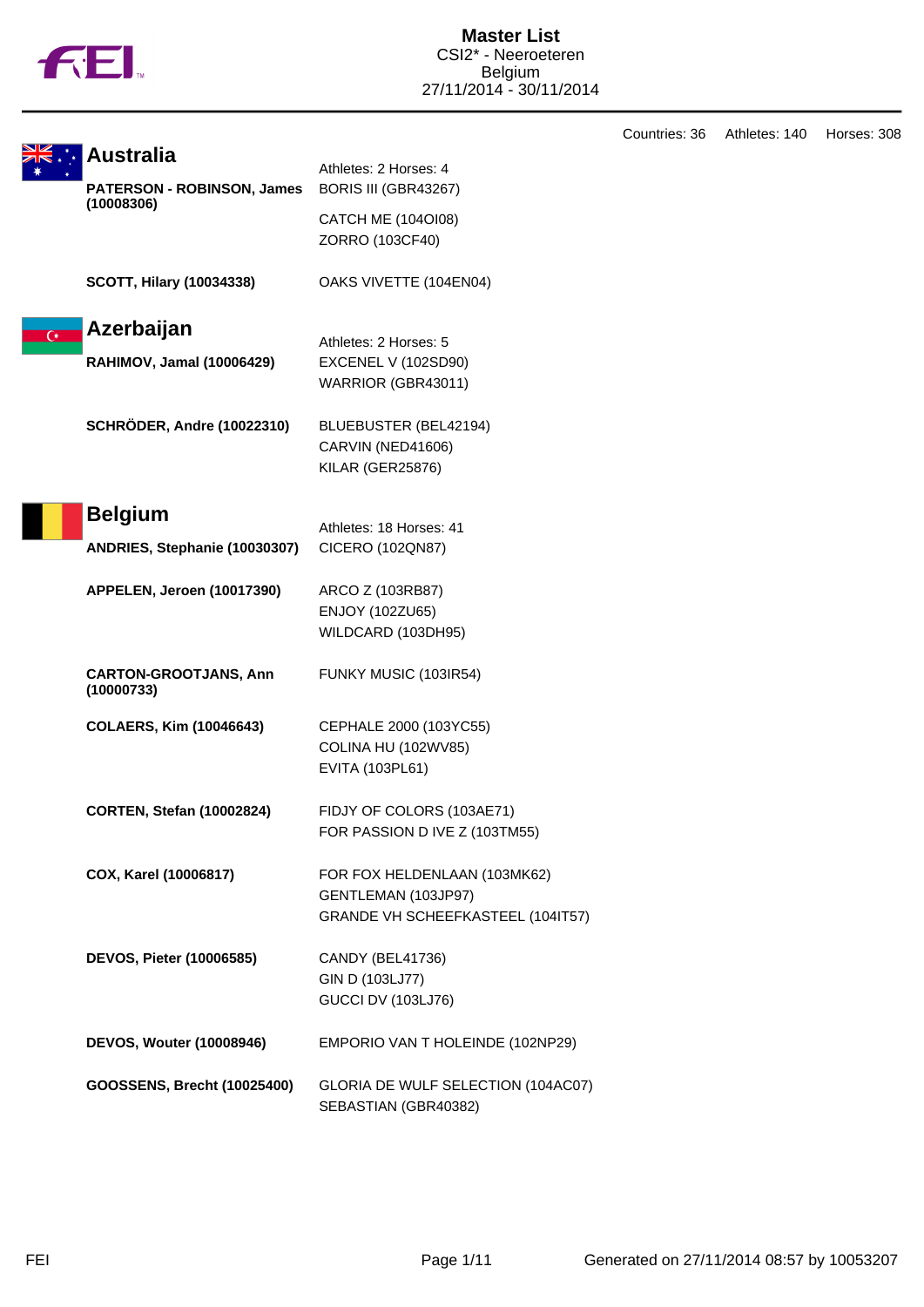

| <b>HORNESCH, Guido (10043892)</b>                       | CONCORDE (102NK36)<br>TI AMO (102OS69)                                                     |
|---------------------------------------------------------|--------------------------------------------------------------------------------------------|
| <b>MATHY, Laura (10084498)</b>                          | QUANDICE DE KERGLENN (103GH46)<br>SALTA DE CARTIGNY (104KP73)<br>WILLOWY (102UK67)         |
| PATTEET, Gudrun (10001508)                              | SEA COAST FERLY (103IM34)<br>SEA COAST HADISE (104LZ12)<br>SEA COAST PEBLES Z (103JJ44)    |
| PEETERS, Charlotte (10036140)                           | <b>CEASAR (104HP57)</b>                                                                    |
| <b>PLUME, Damien (10010485)</b>                         | CASCAVAL Z (104OI87)<br>PLATON DE ROHAN (103MT16)<br>RIO DE VAINS (103GN42)                |
| <b>PROUVE, Bert (10000853)</b>                          | FEED BACK (104IK70)<br>HAVANA PROVA (103XV51)<br>I TWENTY VAN DE PADDEPOEL (104LT04)       |
| VAN DEN BOSCH, Charlotte<br>(10096565)                  | APRIL'S PALLANDT (103YK76)                                                                 |
| VAN ROOSBROECK, Catherine<br>(10012174)                 | CALUMET (103MJ62)<br><b>CUIDAM (104HS54)</b><br>GAZIRA (104OY13)                           |
| <b>VRANKEN, Chloe (10063777)</b>                        | ELTON JONES (103EY57)<br>PINA COLADA (103JI78)<br>QUILLOTA LS (104LZ19)                    |
| Brazil<br><b>AMARAL RODRIGUES, Rafael</b><br>(10041911) | Athletes: 5 Horses: 11<br>CHARMEUR B (104BV34)                                             |
| DE ANDRADE COSTA, Pedro<br>(10016109)                   | FLIK FLAK (103MG61)<br>AD CLOUWNI (103NB75)<br>AD REFLET D'AZIF (103UA65)                  |
| <b>FREIRE, Andre (10021879)</b>                         | BROWNBOY (103ZR74)<br>CONSTAR (102OO04)<br>TRINITY DU VAL DU GEER (103CG57)                |
| MATTAR, Guilherme (10006462)                            | ADRENALINE DE MAI (103QL32)<br>FORTUNA DE LAUBRY (103TK88)<br>PACHA DE B'NEVILLE (102RF71) |
| REICHMANN, André (10073528)                             | ELLE DE LAUBRY (102SD96)                                                                   |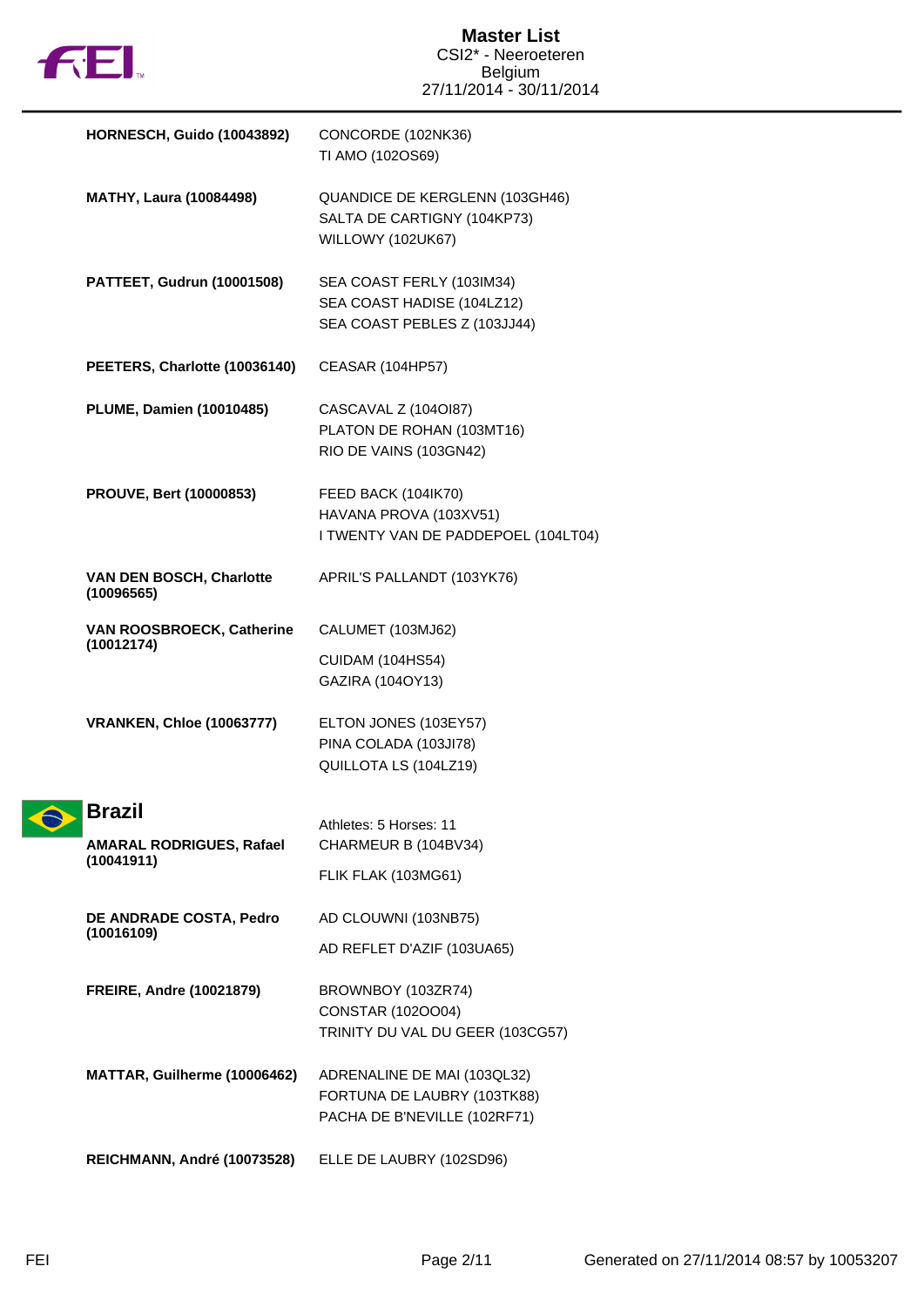| Colombia<br><b>ARROYAVE, Dayro (10016585)</b>                         | Athlete: 1 Horses: 2<br>ARMANI DU PLAN D'EAU (ET) (104JN00)                               |
|-----------------------------------------------------------------------|-------------------------------------------------------------------------------------------|
| <b>Cyprus</b>                                                         | BALTHAZAR VP WISBECQ (103WE86)<br>Athlete: 1 Horses: 2                                    |
| DRAKULIC, Andrea (10033546)                                           | <b>WINSTON (102NO62)</b><br>ZANETTE (102VS18)                                             |
| <b>Czech Republic</b><br><b>AUGIER DE MOUSSAC, Emma</b><br>(10017125) | Athletes: 2 Horses: 3<br>COPIA (103XR00)                                                  |
| TURKOVA, Dominika (10029975)                                          | DANTHE RDPS (102MM64)<br>ZIDANE 19 (103BL42)                                              |
| <b>Denmark</b><br>LINDENBERG, Christoffer<br>(10025903)               | Athletes: 2 Horses: 6<br>LANDIAMO 8 (104EP44)                                             |
|                                                                       | PIALOTTINO (103VL30)<br>REBELL 549 (103PR06)                                              |
| PEDERSEN, Jennifer (10016099)                                         | QUINTA RUBAN (104HS65)<br>SAINT AMOUR 1125 (SWE05306)<br>SALUT D'AMOUR (102XP15)          |
| <b>Egypt</b>                                                          | Athletes: 2 Horses: 2<br>EL NAGGAR, Ahmed (10012293) UPSYLON VAN DE BROEKKANT (102OF45)   |
| EL NAGGAR, Mohamed (10092382)CARRYGO (103HK09)                        |                                                                                           |
| <b>Estonia</b><br>PILL, Rein (10002604)                               | Athletes: 2 Horses: 3<br>A BROK (103RD84)                                                 |
| TEDER, Stanislav (10007506)                                           | HANDELS KOSMOS (102MR43)<br>HIDALGO VAN HET KEIZERSHOF (104PB31)                          |
| <b>Finland</b><br>KAINULAINEN, Jenny (10029448)                       | Athletes: 3 Horses: 6<br>AGOSSI 5 (103QN13)<br>LEOPOLDO (103EG08)<br>YEAR ONE R (103DF61) |
| PELTOKOSKI, Ville (10024767)                                          | DYNAMIC VAN DE HEERKENSHOEVE (FIN40321)                                                   |
| RANTA-AHO, Jasmin (10082619)                                          | WINIRISJA (104AN50)<br>ZIPPING MATHILDE (103LE78)                                         |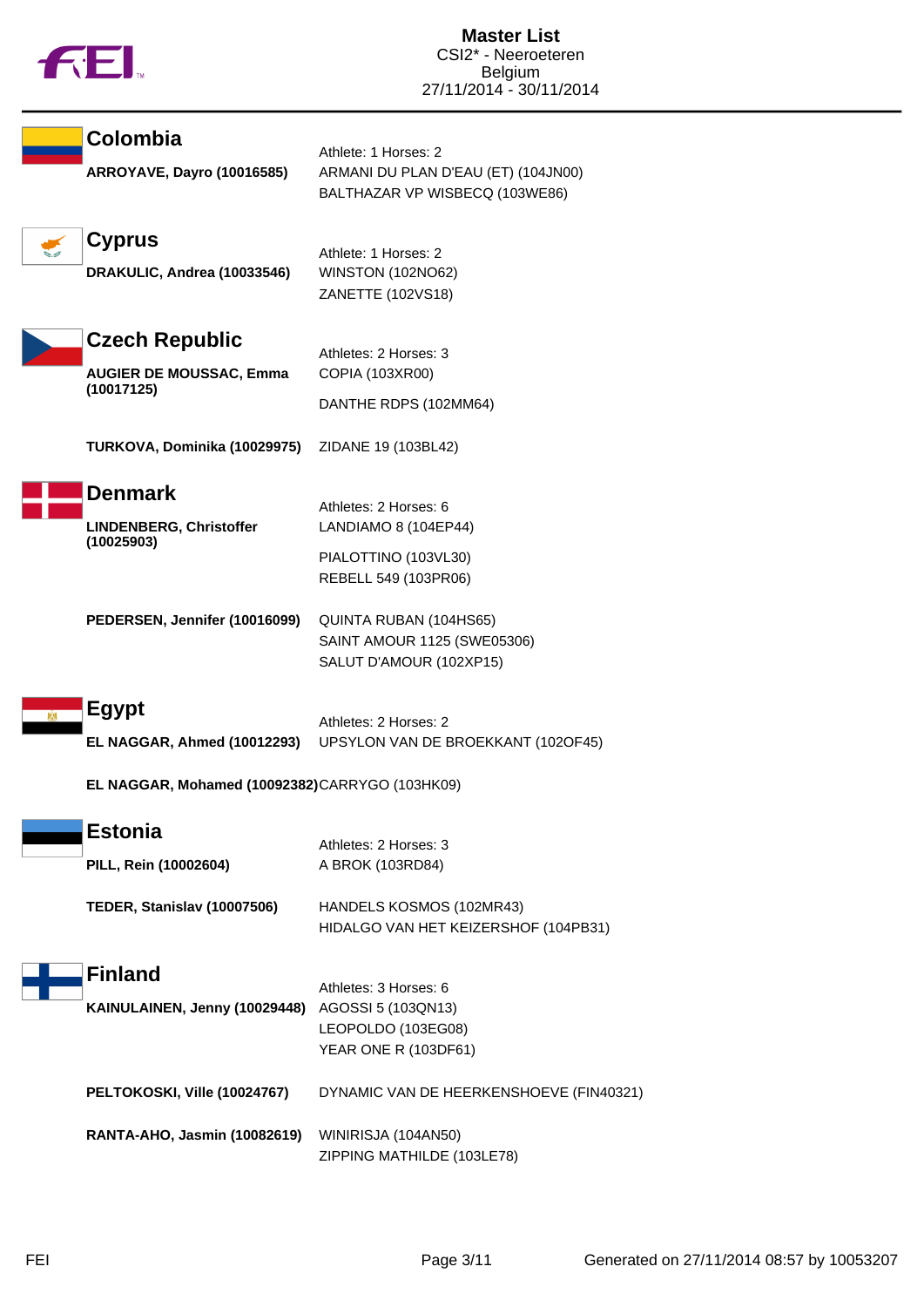

| <b>France</b> |                                   | Athletes: 8 Horses: 17                                                                         |
|---------------|-----------------------------------|------------------------------------------------------------------------------------------------|
|               |                                   | COURTADE, Charlotte (10009755) ANCILLA DE SOLEIL JR (103TH88)<br>LORO PIANA CARTELLA (102VT97) |
|               | DODIN, Alexandra (10076811)       | DARIUS Z (103FA62)                                                                             |
|               | PETITJEAN, Benoit (10077453)      | HARRIE'S HORSE 111 (103ZD82)<br>RAFAL DES PEUPLIERS (103GW10)                                  |
|               | POSTILLON, Lara (10020024)        | PIMM'S DU COTY (102TC61)<br><b>WOMAN (103FP10)</b>                                             |
|               | RAGOT, Alix (10060365)            | RIALE DARMENONVILLE (103HI16)<br>THAIS DE PEGASE (103XM53)                                     |
|               | <b>ROCUET, Margaux (10030566)</b> | AS-TARO 2 (GER43531)<br>SAKANN (103VV16)<br>UPPER STAR (102ZV60)                               |
|               | ROUCH, Geraldine (10019526)       | CONTAR (104FA28)<br>GOLDIKA VH DINGESHOF (103UH14)                                             |
|               | <b>VAN COLEN, Axel (10061246)</b> | BALALAIKA DE LIGNY (103OP72)<br>COCO RICO (103UE74)<br>RAINBOW DU LANDEL (103EK18)             |
| Germany       |                                   | Athletes: 11 Horses: 24                                                                        |
|               | AUFRECHT, Pia-Luise (10002553)    | BAS 14 (104BL04)<br>CAROLIN 38 (104KH96)                                                       |
|               | <b>EHNING, Marcus (10011403)</b>  | AGAIN DU TOULTIA (103ZL29)<br>CRISTY (104BW76)<br>FUNKY FRED (103HJ41)<br>GAUDI (103UD98)      |
|               | HINZ, Alexander (10034638)        | CAMPITELLO 2 (103IG94)<br>CROSSING JORDAN 2 (102PB41)                                          |
|               | <b>HUEP, Lisa (10072469)</b>      | AMSTERDAM 23 (104Cl78)<br>WIMBELDON (102TO60)<br>ZERAFINA 5 (102ZD34)                          |
|               | <b>KERPEN, Jil (10085589)</b>     | ASPEN 11 (GER41392)                                                                            |
|               | KNORREN, Frederik (10006768)      | CARTANYA (104FN01)<br>FOR CLASSIC 3 (103EH10)                                                  |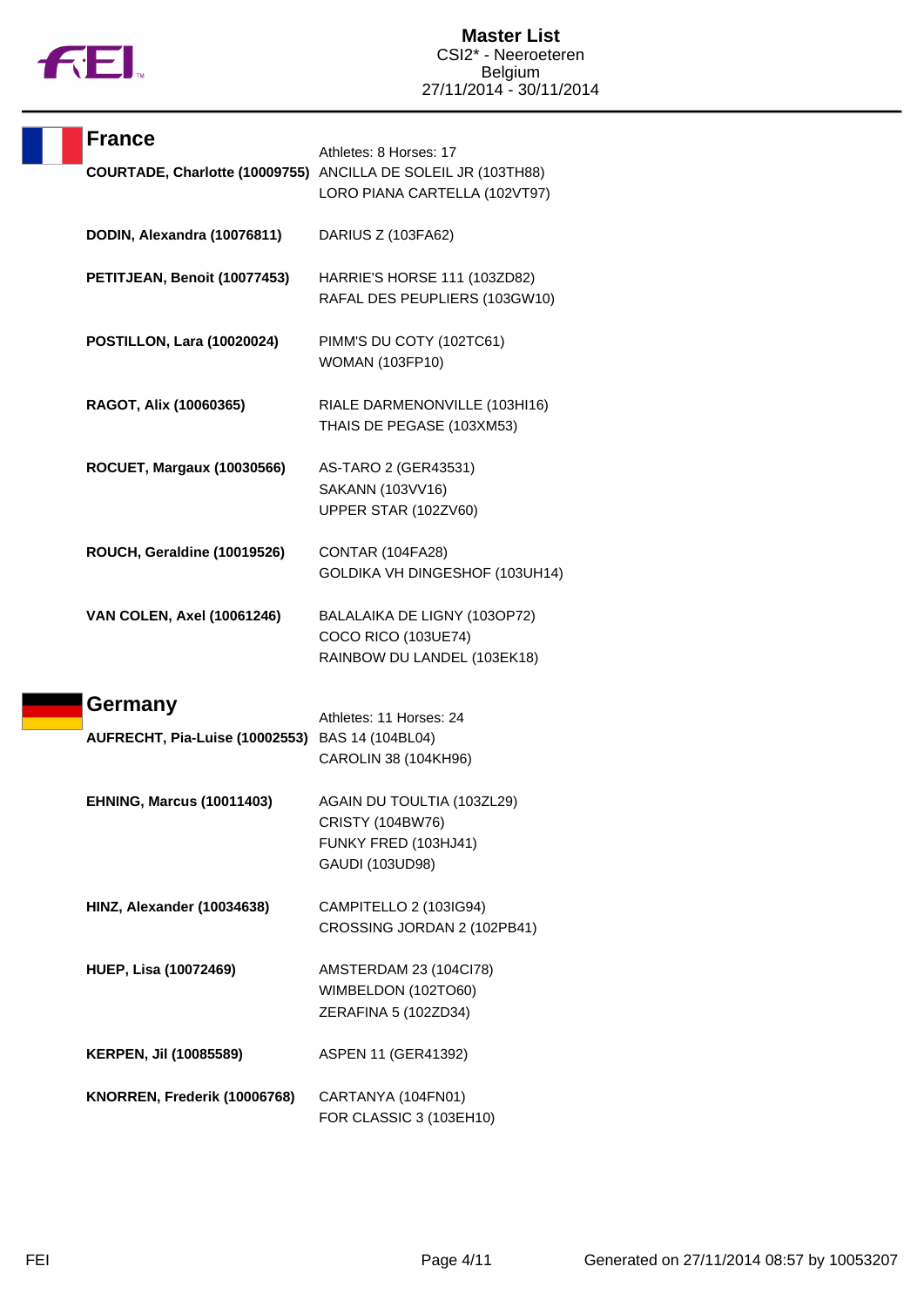

|   | KREUZER, Andreas (10009865)                      | ARON S (103VS83)                      |
|---|--------------------------------------------------|---------------------------------------|
|   |                                                  | RESKIOU DE LA ROQUE (103VO35)         |
|   |                                                  | WARNING 3 (104II94)                   |
|   |                                                  |                                       |
|   | ORSCHEL, Cassandra (10016924) ACANTHYA (103WF86) |                                       |
|   |                                                  |                                       |
|   |                                                  | COCO DEL PIERRE (104DM12)             |
|   |                                                  | HERZBLATT 25 (102OW61)                |
|   |                                                  |                                       |
|   | <b>PESCH, Marisha (10113182)</b>                 | VERON 17 (104EE66)                    |
|   |                                                  |                                       |
|   | SALZGEBER, Franz (10046783)                      | BALOUBET - S (CZE40349)               |
|   |                                                  | COUS COUS QUE (103UF45)               |
|   |                                                  |                                       |
|   | <b>SCHOCKEMÖHLE, Vivien</b>                      | CARONA 7 (104HQ28)                    |
|   | (10008621)                                       |                                       |
|   |                                                  |                                       |
|   | <b>4 Great Britain</b>                           |                                       |
|   |                                                  | Athletes: 4 Horses: 10                |
|   | ADAMS, Zoe (10017384)                            | BILLY BUTTER (103WV96)                |
|   |                                                  | SATONAMILLION (103CT93)               |
|   |                                                  |                                       |
|   | CLEE, Joe (10016433)                             | UTAMARO D ECAUSSINES (102SS23)        |
|   |                                                  | VEDET DE MUZE E T (103CP54)           |
|   |                                                  |                                       |
|   | <b>PAVITT, Nicole (10010869)</b>                 | AMARYLLIS VAN DE HEFFINK (GBR40208)   |
|   |                                                  | ULTIMATE Z (103MG33)                  |
|   |                                                  | VICTOR BLUE (103OU85)                 |
|   |                                                  |                                       |
|   |                                                  |                                       |
|   | POTTER, Michael (10023750)                       | BENTLEY V (103WP55)                   |
|   |                                                  | BILLY REEL (103WV93)                  |
|   |                                                  | BLUE PRINT IV (104OQ88)               |
|   |                                                  |                                       |
| % | <b>Hong Kong</b>                                 |                                       |
|   |                                                  | Athlete: 1 Horses: 2                  |
|   | <b>CHENG, Kenneth (10014927)</b>                 | DRAGON LEON (102VE35)                 |
|   |                                                  | JOCKEY CLUB CABALLO (103HK02)         |
|   |                                                  |                                       |
|   | <b>Ireland</b>                                   |                                       |
|   |                                                  | Athlete: 1 Horses: 2                  |
|   | <b>MARSHALL, Harry (10001565)</b>                | BORDEAUX (104BT30)                    |
|   |                                                  | KINGDOM (102MS58)                     |
|   |                                                  |                                       |
| ✿ | <b>Israel</b>                                    |                                       |
|   |                                                  | Athlete: 1 Horse: 1                   |
|   | YANIV, Elad (10011422)                           | CARRERA 58 (103FC91)                  |
|   |                                                  |                                       |
|   | <b>Italy</b>                                     |                                       |
|   |                                                  | Athletes: 6 Horses: 12                |
|   | ADENE', Alessia (10028865)                       | HOT SPRINGS VD DWERSE HAGEN (104BV29) |
|   |                                                  |                                       |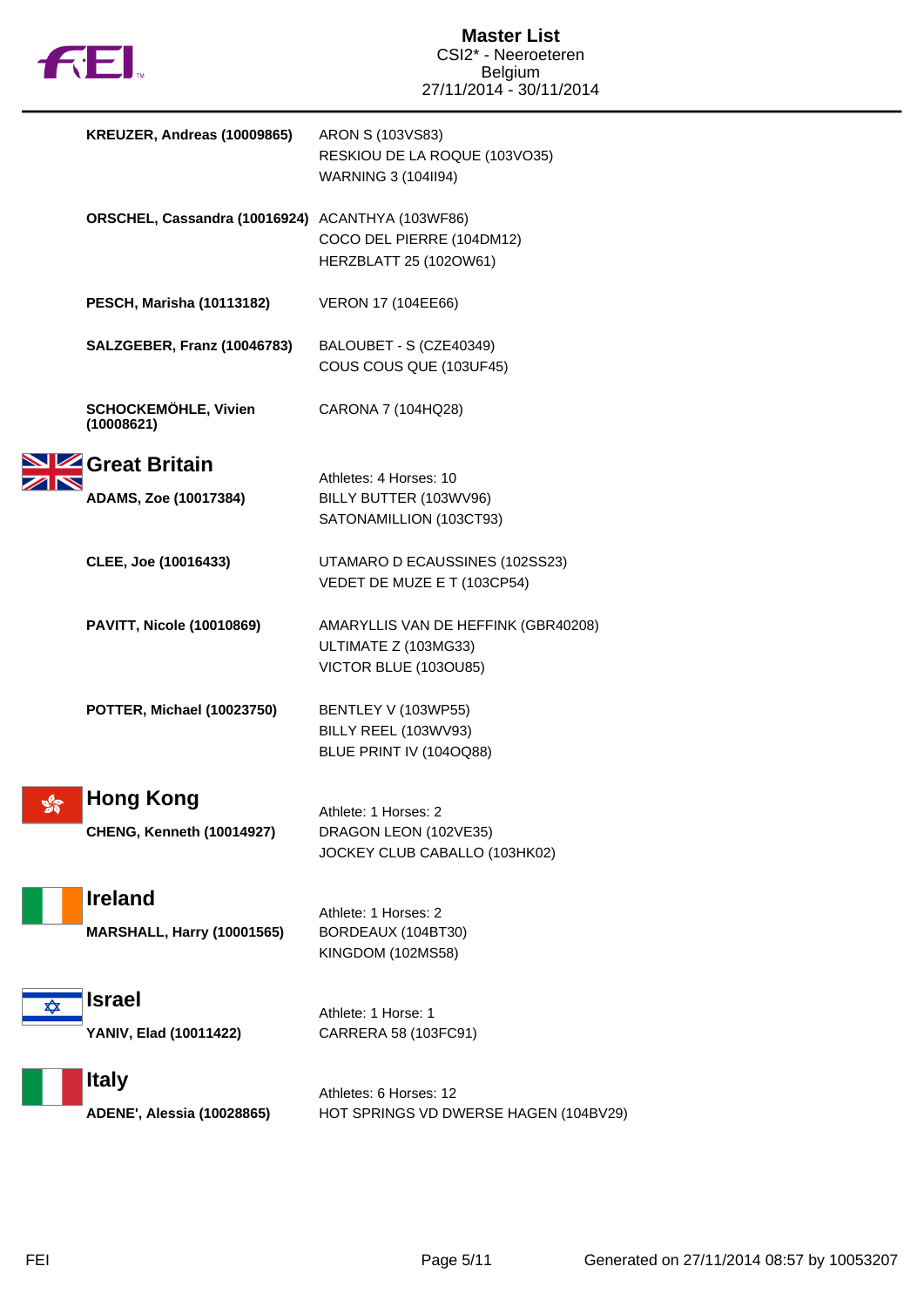| <b>FEI.</b>                 |                                              | <b>Master List</b><br>CSI2* - Neeroeteren<br>Belgium<br>27/11/2014 - 30/11/2014                                          |
|-----------------------------|----------------------------------------------|--------------------------------------------------------------------------------------------------------------------------|
|                             | ALFONSO, Antonio (10008214)                  | QUMRAN DE FELINES (102XV40)<br>SORPRESA DELLA FAVORITA (103OR30)<br>WILL POWER R (103EP47)                               |
|                             | BRUGNOLI, Gianluca (10038055)                | CAPIRA (104IJ44)                                                                                                         |
|                             | BUCCI, Piergiorgio (10016401)                | ALEX (103FD83)<br>FOR WINNING TR (103RN18)<br>HEARTBREAKER VD ACHTERHOE (103WG77)                                        |
|                             | CAMILLI, Emanuele (10001197)                 | SHERKAN D'AMAURY (104FI91)                                                                                               |
|                             | DE LUCA, Lorenzo (10043516)                  | CORNETIERO (104AW43)<br>QUALITY DES AUCELS Z (103OC66)<br>VOICE DE LONGCHAMPS (103IG85)                                  |
| Japan                       |                                              | Athletes: 2 Horses: 3<br>UTSUNOMIYA, Takashi (10026444) PICOBELLO CANYON (102TJ15)<br>TOUCHE PAS A RIVEREUILLE (102WW43) |
|                             | YOSHIZAWA, Hikari (10058479)                 | SENSUAL LS (103GW31)                                                                                                     |
| Jordan<br>(10001629)        | HANI BISHARAT, Ibrahim                       | Athlete: 1 Horses: 3<br>ATLEET (104EH20)<br><b>BOWIE Z (104IX66)</b><br>FRAULEIN (102YF75)                               |
|                             | Lithuania<br>PETRAITIS, Kristupas (10057817) | Athlete: 1 Horses: 2<br>BARICHELA (103PE26)<br>LORDANO (102RS19)                                                         |
| (10006408)                  | Luxembourg<br><b>BETTENDORF, Charlotte</b>   | Athlete: 1 Horses: 3<br>ARAN (103AZ74)                                                                                   |
|                             |                                              | KIWI DU GIBET (LUX40034)<br>QUELTIS (103GR36)                                                                            |
| <b>Mexico</b><br>(10000519) | <b>GUERRA PIEDRA, Jaime</b>                  | Athletes: 2 Horses: 5<br>ANGELOTTIE (103LC00)<br><b>QUINCY 137 (103GY35)</b>                                             |
| (10009253)                  | <b>MICHAN HALBINGER, Alberto</b>             | CARUSSO LS LA SILLA (MEX40260)<br>REALLY LS LA SILLA (104CY35)<br>REBECA LS (103GW29)                                    |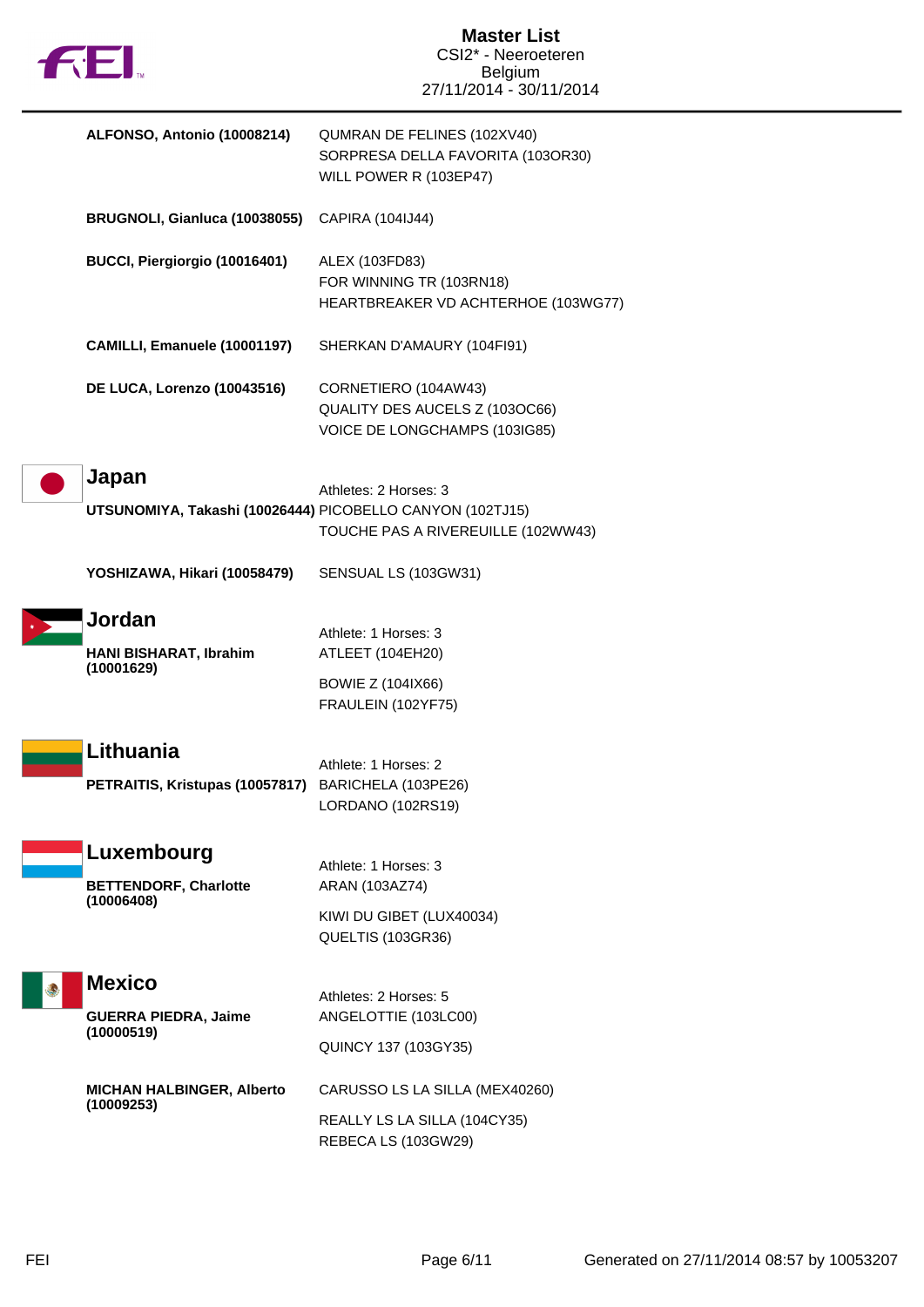

| <b>Netherlands</b><br>ASTEN, Leopold Van (10002006) | Athletes: 23 Horses: 57<br>VDL GROEP CARINA (102NF76)<br>VDL GROEP QUINARA (NED40694)<br>VDL GROEP W ZERMIE (102PU58) |
|-----------------------------------------------------|-----------------------------------------------------------------------------------------------------------------------|
| BROUWER, Roosje (10006879)                          | BAILEYS (104BH96)<br>BALERO 7 (103DC03)<br>MONOPOLY (102TZ44)                                                         |
| BRUGGINK, Gert Jan (10011429)                       | CASH JUNIOR (BEL09766)<br>MCB ULKE (102XX53)                                                                          |
| COUMANS, Gabriel (10006293)                         | BURLINGTON (103WK59)<br>CAPONE (103IM89)<br>CHOCOLAT PUNCH (104NT97)                                                  |
| <b>EVERSE- VAN DE KRAATS,</b><br>Mischa (10002325)  | BEAU RUBERTHA R (103RH69)<br>ZINIUS (103EA69)                                                                         |
| <b>GERWEN, Jody Van (10018935)</b>                  | ACORD (103RN94)<br>CENTURIO (104JD75)<br>CORLEONE (103ZU84)                                                           |
| <b>HENDRIX, Janou (10040614)</b>                    | CALISTRO (103EB29)                                                                                                    |
| HENDRIX, Michel (10017157)                          | ALASKA (104DA09)<br>BAILEYS (104KG32)<br>EDER VAN DEN BLAUWAERT (103AB33)                                             |
| <b>LAMERS, Ruben (10021398)</b>                     | CAJU (103NR11)                                                                                                        |
| <b>MARTENS, Mark (10027236)</b>                     | AKEN UTOPIA (1030185)<br>ANASTACIA (103HJ53)<br>CHAMBER Z (102TV05)                                                   |
| <b>POELS, Caroline (10006741)</b>                   | APART (103IV19)<br>CHEETA (104PC45)                                                                                   |
| RAIJMAKERS JR, Piet (10010870)                      | BALOURADO (NED40104)<br>VAN SCHIJNDEL'S ANTARES (103RX20)<br>VAN SCHIJNDEL'S ECLIPS (103DC60)                         |
| <b>SCHRÖDER, Ben (10000838)</b>                     | DEISTER (103FM71)<br>URBAN HERO (NED41054)                                                                            |
| <b>SCHRÖDER, Gerco (10011401)</b>                   | GLOCK'S AMBELINA JB (103IR64)<br>GLOCK'S LONDON N.O.P. (BEL40955)<br>GLOCK'S ZARANZA (102OS74)                        |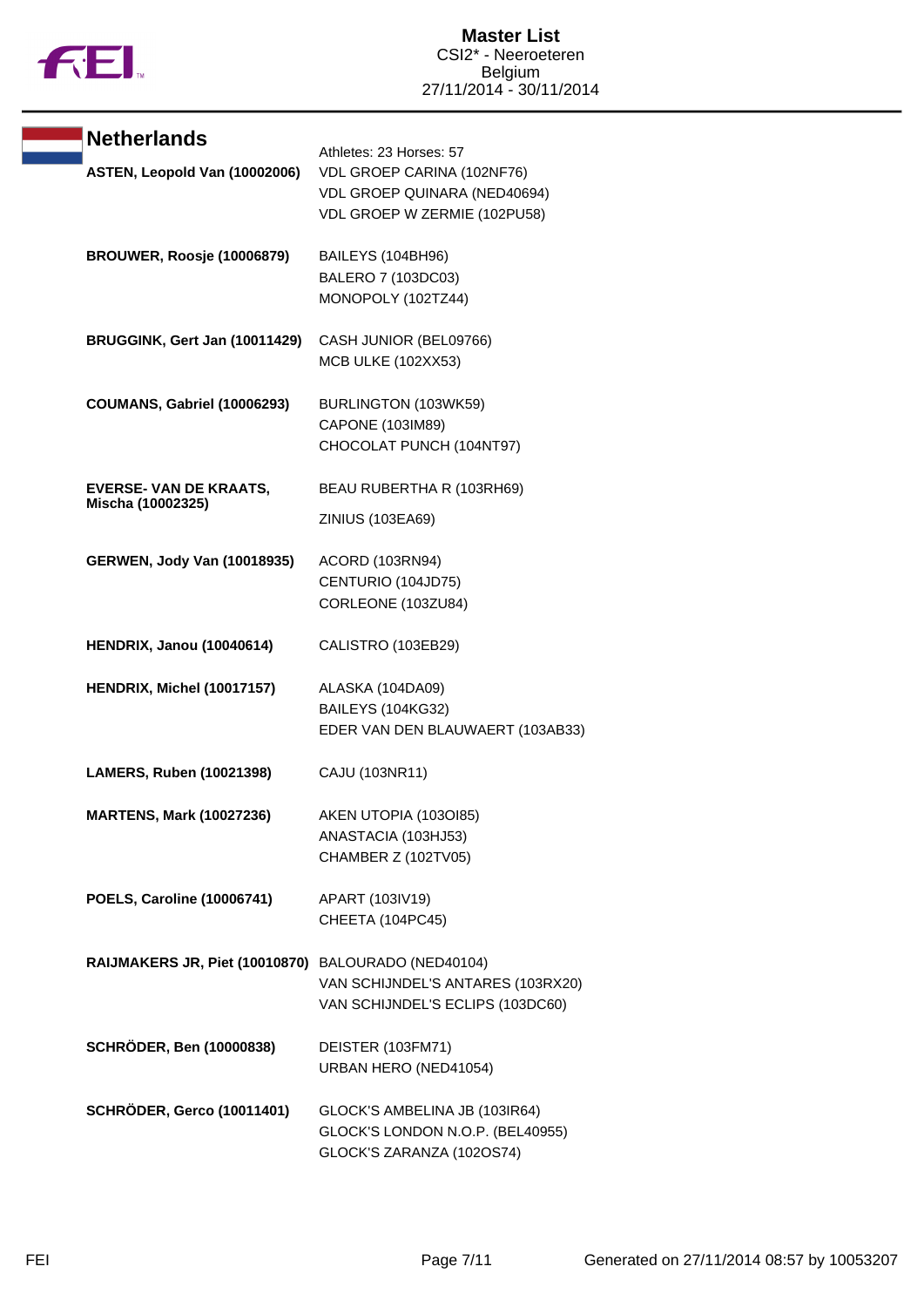

| <b>TACKEN, Emile (10001204)</b>                                              | ANOTHER LADY (103TD85)<br>ZORIANA (103LP99)                                                     |
|------------------------------------------------------------------------------|-------------------------------------------------------------------------------------------------|
| <b>THIJSSEN, Leon (10002001)</b>                                             | BULAVSCO (103UV42)<br>HAERTTHAGO (103BZ97)<br>QUINOA DES RIOLLETS (102ZM75)                     |
| <b>THIJSSEN, Sanne (10097112)</b>                                            | BATISTUTA (104BB02)<br>BINOCHE (103LR73)<br>CON QUIDAM RB (103PY17)                             |
| VAN ASTEN, Mathijs (10002231)                                                | ARTISTIC (103UV44)<br>AYSATTI (102VR25)<br>LETS GO (104BT91)                                    |
| VAN DER VLEUTEN, Maikel                                                      | NADOUCH Z (104PA06)                                                                             |
| (10002094)                                                                   | VDL GROEP ARISTO Z (103AF29)<br>VDL GROEP QUATRO (103SM54)                                      |
| VERBURGT, Claudia (10040539)                                                 | ABBERVAIL AMBER (103UU27)<br>GORKI DE KALECH (103VZ48)                                          |
| VERHAGEN, Charlotte (10032875) ABACHE HL (103HW51)                           | ABELLE HL (103PP82)<br>ZIMBA HL (103BK53)                                                       |
|                                                                              | VLEUTEN, Eric Van Der (10000382) GITANIA VAN 'T EIGENLO (104DO85)<br>VDL GROEP ALITTA (103GG66) |
| <b>WILLEMS, Marcel (10039897)</b>                                            | <b>CALLAS (104NY87)</b><br>EBAJA OH (104EF05)                                                   |
| <b>New Zealand</b><br>MCINTOSH, Samantha (10011417) AUDI 'S ESTINA (103GY92) | Athlete: 1 Horses: 2<br>AUDI'S WIZARD (NED42017)                                                |
| <b>Norway</b>                                                                | Athletes: 14 Horses: 26                                                                         |
| ARCTANDER, Karoline (10094778) WONDERFUL S (103WO24)                         |                                                                                                 |
| <b>ENDRESEN, Benedikte Serigstad</b>                                         | COMIC (103EZ70)                                                                                 |
| (10044834)                                                                   | QUISTALLO II (103KW82)                                                                          |
| <b>ENDRESEN, Stein (10002853)</b>                                            | CINTIA (104LF03)                                                                                |
| GULLIKSEN, Johan-Sebastian<br>(10062559)                                     | BILLY BOYCIE (103LV35)                                                                          |
|                                                                              | ZAZOU (103LX89)                                                                                 |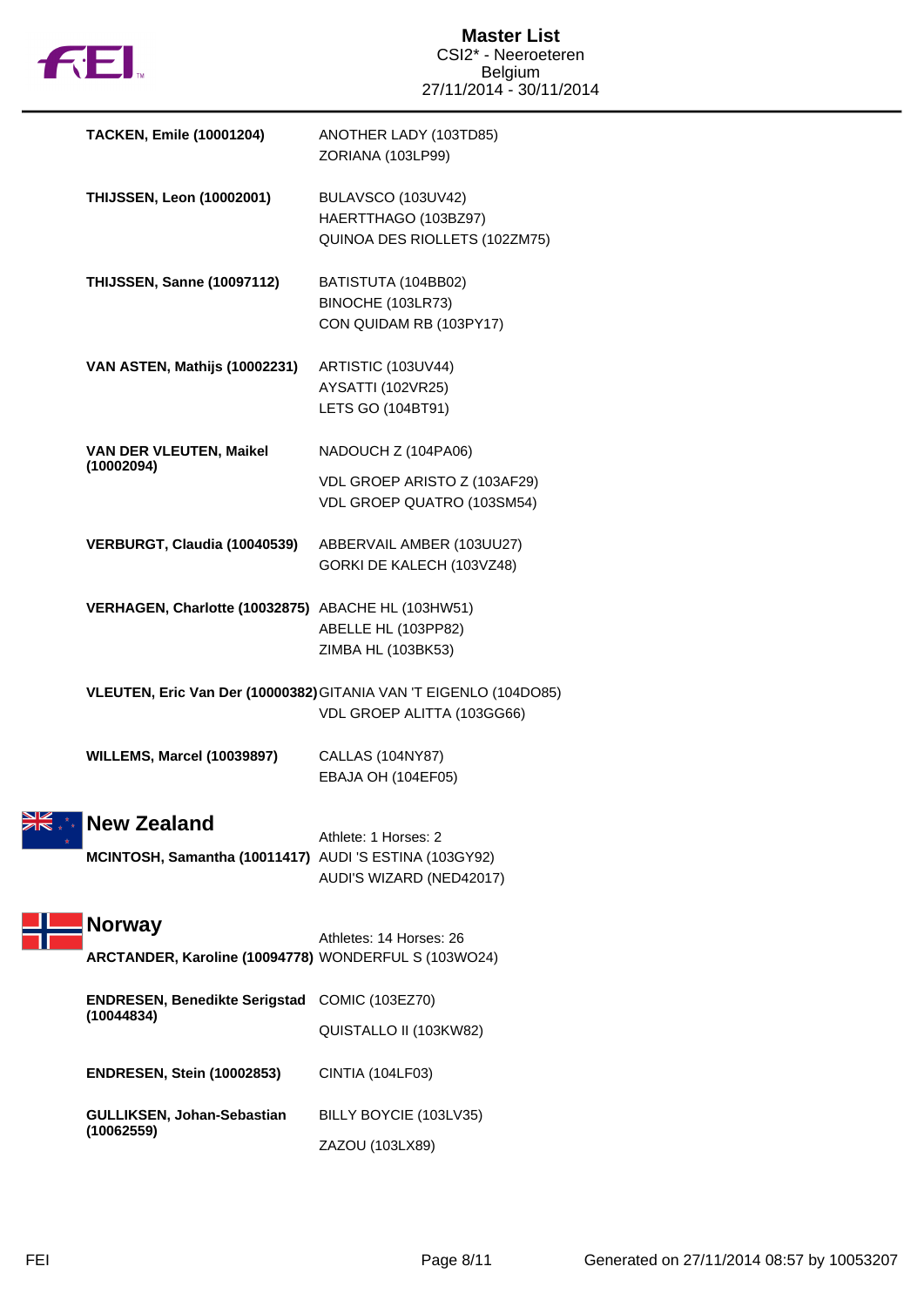

| GULLIKSEN, Victoria (10018928)                                                | <b>BOKAI (103MG29)</b><br>VIEGO LES HAUTS (103NO88)                                                                             |
|-------------------------------------------------------------------------------|---------------------------------------------------------------------------------------------------------------------------------|
| <b>HANSEN, Aurora Wachek</b>                                                  | ATHENA 144 (102TH19)                                                                                                            |
| (10074701)                                                                    | STORM 16 (GER24912)                                                                                                             |
| <b>HENRIKSEN, Therese S.</b>                                                  | FOLIE BERGERE D'O (103KZ35)                                                                                                     |
| (10007923)                                                                    | SCHERZO DES ISLES (104BK92)                                                                                                     |
| <b>KARSTENSEN, Sanne (10094776)</b> ZORRO V (103LW17)                         |                                                                                                                                 |
| <b>LONGEM, Marie (10040668)</b>                                               | <b>BENITO (103PE42)</b>                                                                                                         |
| RØSHOLM, Maia Stange<br>(10045422)                                            | COCO CHANEL VOLO (103XK68)                                                                                                      |
|                                                                               | QUID DE TALMA (102YH79)                                                                                                         |
|                                                                               | SKOLLERUD, Marit H. (10024502) ARNO VH SCHEEFKASTEEL Z (103WT98)<br>CONTESSA V (104CT81)<br>FLINSTONS VAN MEYERSHOEVE (103OG40) |
| <b>SØNSTEBY, Siril (10075302)</b>                                             | CHIVU (103YB57)                                                                                                                 |
|                                                                               | HAMILTON (104IV43)<br>WILD THING (103MK40)                                                                                      |
| STOREMARK, Camilla (10040667) ANDERIDA ANICA (GBR42756)                       | <b>CASPER S (104IT15)</b><br>CERONA (103MC61)                                                                                   |
| SURANA, Maya (10030441)                                                       | ZAIRE II (102VU14)                                                                                                              |
| <b>Portugal</b><br>⊕<br>PINTO, Rui Guimarães (10024519) CALAIS COCO (103LR08) | Athlete: 1 Horse: 1                                                                                                             |
| <b>Russian Federation</b><br>GURFINKEL, Evgenia (10066629)                    | Athletes: 4 Horses: 9<br>DAYTONA PLEASURE (104OK59)                                                                             |
|                                                                               |                                                                                                                                 |
| <b>MAJOROV, Kir (10034308)</b>                                                | BARRI (103QF17)<br><b>BLUE EYE (103VY76)</b>                                                                                    |
| SOKOLOVA, Valeria (10003017)                                                  | ARAGORN (RUS40585)<br>COUP DE FOUDRE V (103VG16)<br>JOUJOU DE MOSCOU (103GH04)                                                  |
| TUGANOV, Vladimir (10011438)                                                  | CONFIDENT OF VICTORY (102UK54)<br>SINFONIE 168 (103RB52)<br>UCHIN IMPERIO EGIPCIO (102VC32)                                     |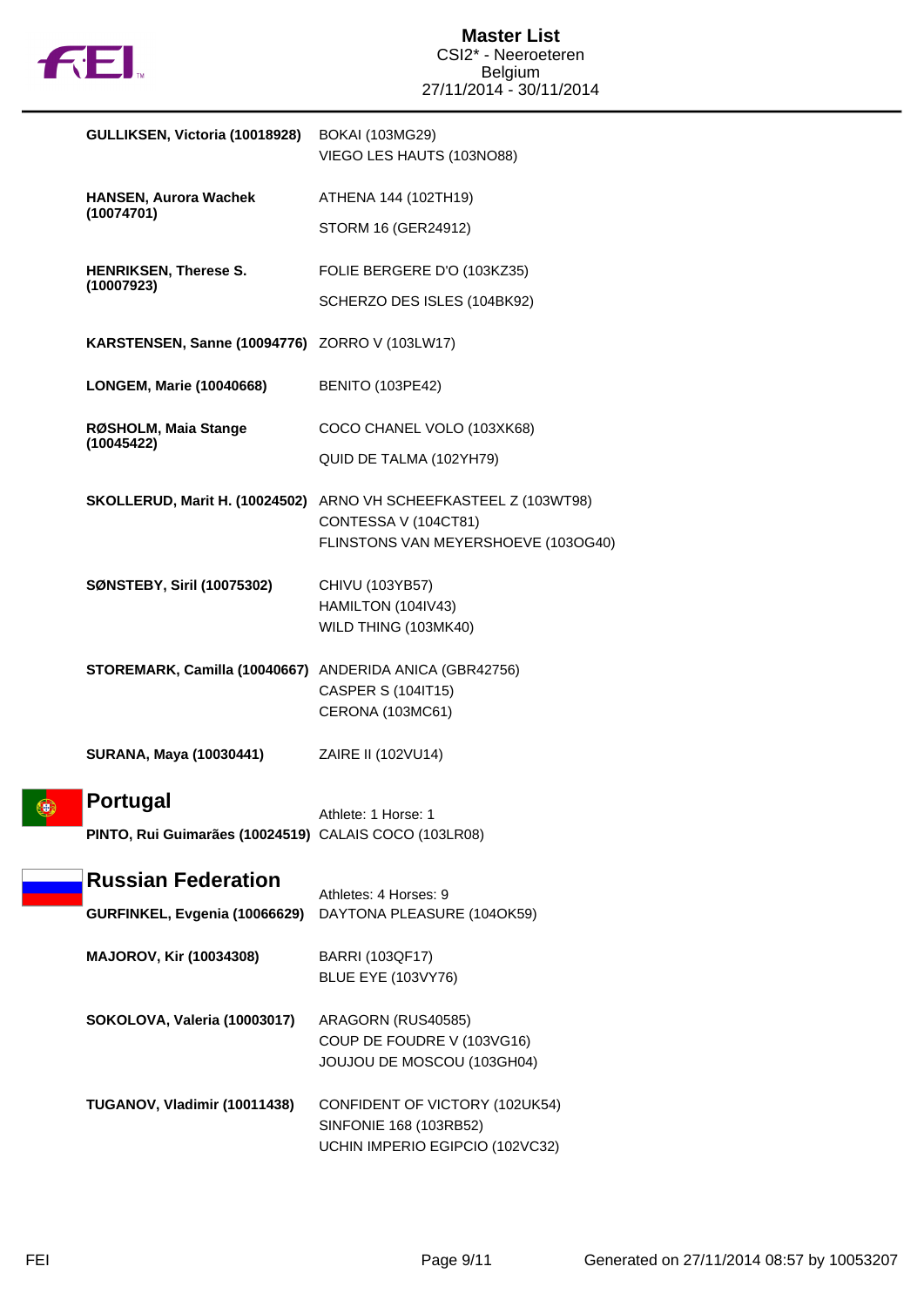

| <b>Slovakia</b>                                                     | Athlete: 1 Horses: 2                                                                             |
|---------------------------------------------------------------------|--------------------------------------------------------------------------------------------------|
| <b>CIBERE, Radovan (10068389)</b>                                   | DOLLAR LOOK VAN'T A (102YI75)<br>ZACATE CAS (103DV07)                                            |
| <b>South Africa</b><br><b>CARTER, Alexandra Mairi</b><br>(10028264) | Athletes: 2 Horses: 6<br>FIONA VAN KLAPSCHEUT (103HV38)                                          |
|                                                                     | QUO VADIS (102VG06)<br>UNO Z (104DS39)                                                           |
| PRINSLOO, Neriska (10024419)                                        | EFFECT VAN DEN BISSCHOP (102WW93)<br>U CHIN VAN SCHUTTERSHOF (103IH97)<br>ULTRA BLUE J (102SW81) |
| <b>Spain</b><br><b>FERNANDEZ SARO, Manuel</b>                       | Athletes: 2 Horses: 5<br>ENRIQUES OF THE LOWLANDS (102VP43)                                      |
| (10002108)                                                          | GRUNWALD DE KALVARIE (103PD14)<br>SANTIAGO DE BLONDEL (103MV68)                                  |
| PEREZ - BILBAO, Diego<br>(10006428)                                 | AZUR GARDEN'S HORSES (103QN45)                                                                   |
|                                                                     | LORDANOS JUNIOR (103WC59)                                                                        |
| <b>Sweden</b><br>AXELSSON, Annika (10039932)                        | Athletes: 7 Horses: 17<br>CARESSE (103OF62)<br>COSTA CURTA (103QE08)<br>UTOPIAS (102RZ27)        |
| BACKSELL, Olivia (10066431)                                         | FOURBREAKER (103GP81)<br><b>WADETTE S (102XZ49)</b>                                              |
| DANIELSSON, Eva (10077658)                                          | <b>BONITA (103YV76)</b>                                                                          |
| HELLSTRÖM, Wilma Charlotte<br>(10027370)                            | BILL BREAKER (102NH70)                                                                           |
|                                                                     | CAN WIN (103LS21)<br><b>WILANE (103FS50)</b>                                                     |
| JOHANSSON, Renèe (10047685)                                         | DEE JOST VAN DYKE (103PS50)<br><b>SUN CITY 3 (GER45809)</b><br>TWEEDLE DEE (104LT63)             |
| LICKHAMMER, Erika (10008468)                                        | BELLINDA (103SI22)<br>GILJANDRO VAN DEN BOSRAND (SWE04056)<br>HERMES SV (SWE03829)               |
| <b>WIDMARK, Linn (10015771)</b>                                     | MONTOYA G (102XN22)<br>WILSON (SWE40912)                                                         |